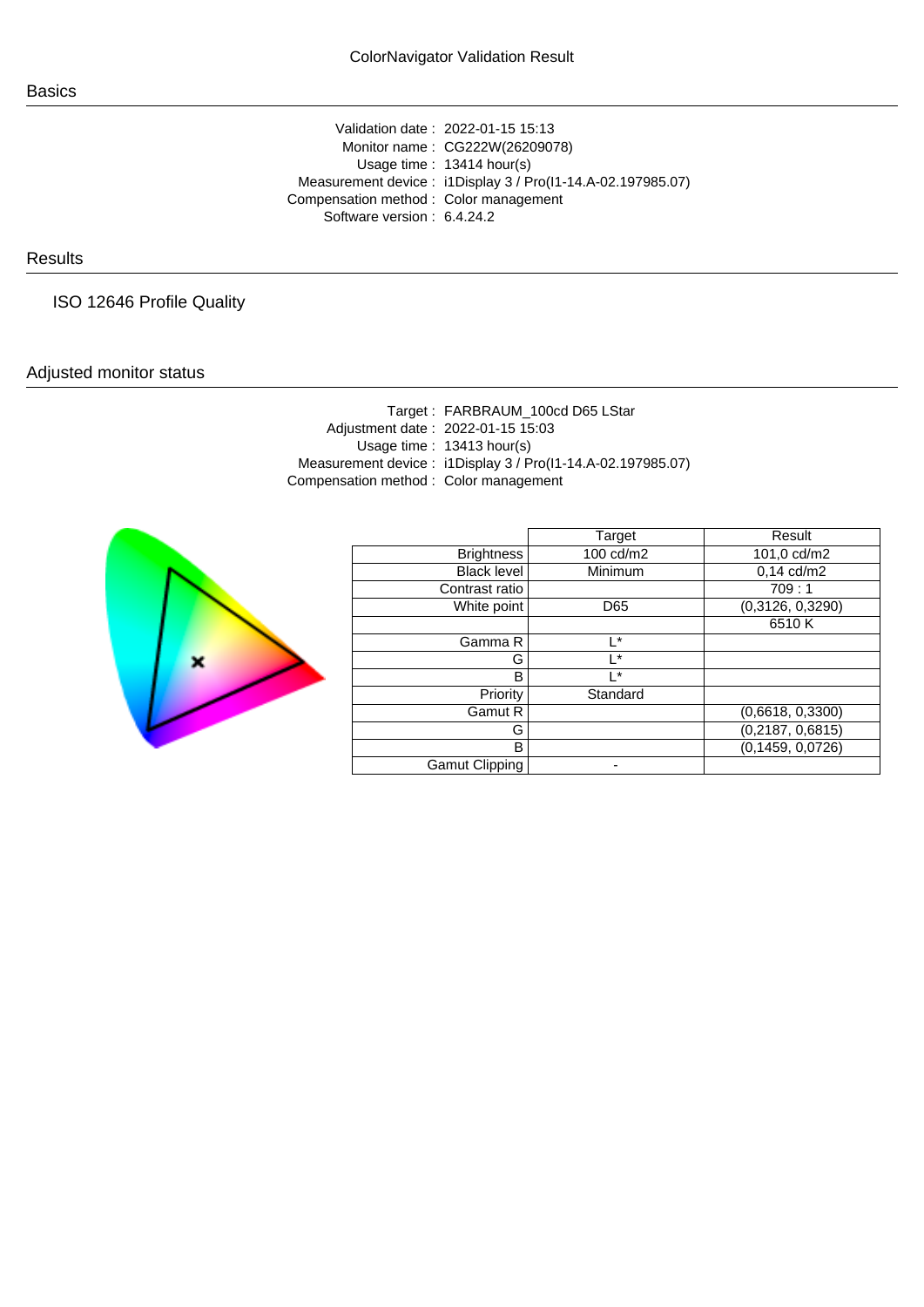| No.            | Color patch | Target L*a*b*         | Measured XYZ       | Measured L*a*b*        | dEab | dE2000 | dHab |
|----------------|-------------|-----------------------|--------------------|------------------------|------|--------|------|
| $\mathbf{1}$   | 000         | 1,30 0,00 -0,00       | 0,14 0,14 0,15     | 1,29 0,35 0,06         | 0,35 | 0,51   | 0,00 |
| $\overline{2}$ | 0063        | 4,97 17,79 - 33,59    | 0,99 0,55 4,65     | 4,97 19,26 - 34,03     | 1,54 | 0,80   | 1,09 |
| 3 <sup>1</sup> | 00127       | 14,57 35,58 -58,40    | 3,68 1,96 18,76    | 15,37 34,52 -57,66     | 1,52 | 0,64   | 0,53 |
| 4              | 00191       | 25,34 50,06 -81,22    | 9,02 4,66 47,23    | 25,86 48,36 -79,82     | 2,26 | 0,61   | 0,72 |
| 5              | 0 0 255     | 36,31 64,17 -103,71   | 18,10 9,01 96,92   | 36,14 63,84 - 103,26   | 0,59 | 0,16   | 0,05 |
| 6              | 0630        | 19,93 - 43,81 26,26   | 1,05 2,97 0,58     | 20,02 -43,58 26,19     | 0,26 | 0,10   | 0,06 |
| $\overline{7}$ | 06363       | 21,50 - 26,71 - 7,10  | 1,89 3,36 5,05     | 21,53 - 25,96 - 7,44   | 0,82 | 0,48   | 0,53 |
| 8              | 063127      | 25,74 0,55 - 39,95    | 4,54 4,74 19,05    | 26,09 0,56 - 39,75     | 0,40 | 0,27   | 0,01 |
| 9              | 063191      | 32,60 26,15 - 69,13   | 9,86 7,34 47,71    | 32,69 25,80 -68,56     | 0,67 | 0,14   | 0,12 |
| 10             | 0 63 255    | 41,21 47,69 - 95,52   | 19,00 11,92 97,33  | 41,24 46,58 -94,75     | 1,35 | 0,35   | 0,65 |
| 11             | 0 1 2 7 0   | 41,02 -73,44 46,82    | 4,10 12,12 1,91    | 41,56 -72,18 47,03     | 1,38 | 0,60   | 0,86 |
| 12             | 0 127 63    | 41,67 - 64,80 21,99   | 4,86 12,40 6,46    | 42,00 -63,84 21,68     | 1,06 | 0,39   | 0,01 |
| 13             | 0 127 127   | 43,60 - 44,19 - 11,62 | 7,43 13,70 20,41   | 43,95 - 43,94 - 11,56  | 0,43 | 0,33   | 0,00 |
| 14             | 0 127 191   | 47,32 -16,63 -45,10   | 12,70 16,22 49,10  | 47,43 - 16,97 - 44,63  | 0,60 | 0,25   | 0,49 |
| 15             | 0 127 255   | 52,85 11,33 -76,30    | 21,68 20,58 98,67  | 52,66 10,53 - 75,94    | 0,89 | 0,42   | 0,73 |
| 16             | 0 1 9 1 0   | 62,21 -101,85 65,28   | 9,92 30,36 4,57    | 62,16 -100,71 65,00    | 1,18 | 0,21   | 0,38 |
| 17             | 0 191 63    | 62,55 - 96,97 48,18   | 10,67 30,72 9,07   | 62,47 - 96,24 47,59    | 0,95 | 0,18   | 0,21 |
| 18             | 0 191 127   | 63,62 - 83,42 18,00   | 13,11 31,69 23,03  | 63,29 - 82,62 17,06    | 1,28 | 0,46   | 0,76 |
| 19             | 0 191 191   | 65,77 - 61,11 - 16,04 | 18,37 34,19 51,36  | 65,32 -60,47 -16,11    | 0,79 | 0,42   | 0,23 |
| 20             | 0 191 255   | 69,24 - 33,76 - 49,78 | 27,38 38,55 101,33 | 68,64 - 33,57 - 50,11  | 0,70 | 0,48   | 0,33 |
| 21             | 0 255 0     | 83,42 -129,94 83,44   | 19,86 61,82 9,05   | 83,07 -129,39 83,19    | 0,70 | 0,24   | 0,09 |
| 22             | 0 255 63    | 83,63 -126,85 71,49   | 20,69 62,17 13,52  | 83,26 -126,12 70,97    | 0,97 | 0,27   | 0,09 |
| 23             | 0 255 127   | 84,30 -117,75 46,08   | 23,25 63,33 27,31  | 83,87 - 116,78 45,56   | 1,18 | 0,33   | 0,13 |
| 24             | 0 255 191   | 85,67 -101,07 13,75   | 28,87 66,36 56,17  | 85,44 -100,03 13,85    | 1,07 | 0,25   | 0,24 |
| 25             | 0 255 255   | 87,96 - 77,89 - 20,43 | 37,81 70,66 105,89 | 87,59 - 77,59 - 20,35  | 0,48 | 0,25   | 0,00 |
| 26             | 6300        | 11,99 31,51 18,09     | 2,62 1,38 0,18     | 11,87 31,50 17,79      | 0,33 | 0,21   | 0,26 |
| 27             | 63063       | 14,47 35,10 - 17,34   | 3,52 1,80 4,62     | 14,45 36,02 - 17,53    | 0,93 | 0,35   | 0,23 |
| 28             | 630127      | 20,41 43,32 - 48,38   | 6,17 3,14 18,67    | 20,70 43,46 -48,27     | 0,34 | 0,23   | 0,18 |
| 29             | 630191      | 28,87 54,49 -75,16    | 11,61 5,91 47,32   | 29,30 53,61 -74,00     | 1,51 | 0,43   | 0,04 |
| 30             | 63 0 255    | 38,61 66,99 -99,77    | 20,70 10,30 96,88  | 38,51 66,83 - 99,15    | 0,65 | 0,18   | 0,21 |
| $31$           | 63 63 0     | 24,43 -6,59 33,66     | 3,58 4,27 0,62     | 24,65 - 7,12 33,56     | 0,58 | 0,43   | 0,54 |
| 32             | 63 63 63    | 25,68 0,00 -0,00      | 4,43 4,67 5,07     | 25,89 0,01 -0,01       | 0,21 | 0,15   | 0,00 |
| 33             | 63 63 127   | 29,21 14,82 - 34,01   | 7,08 5,97 19,05    | 29,46 15,08 - 33,93    | 0,37 | 0,29   | 0,27 |
| 34             | 63 63 191   | 35,24 33,36 -64,62    | 12,49 8,69 47,70   | 35,51 32,97 -63,70     | 1,03 | 0,34   | 0,07 |
| 35             | 63 63 255   | 43,15 51,68 - 92,20   | 21,58 13,16 97,34  | 43, 15 51, 05 - 91, 45 | 0,97 | 0,16   | 0,19 |
| 36             | 63 127 0    | 42,97 -50,41 49,96    | 6,56 13,33 1,94    | 43,41 -50,37 49,95     | 0,44 | 0,40   | 0,02 |
| 37             | 63 127 63   | 43,58 - 44,64 25,18   | 7,35 13,67 6,47    | 43,92 - 44,56 24,93    | 0,43 | 0,33   | 0,19 |
| 38             | 63 127 127  | 45,40 - 29,69 - 8,57  | 9,93 14,94 20,35   | 45,71 - 29,73 - 8,41   | 0,35 | 0,32   | 0,17 |
| 39             | 63 127 191  | 48,91 - 7,56 - 42,37  | 15,36 17,61 49,12  | 49,19 - 7,75 - 41,62   | 0,83 | 0,33   | 0,33 |
| 40             | 63 127 255  | 54,20 16,80 -73,98    | 24,35 21,99 98,65  | 54,20 16,02 -73,28     | 1,04 | 0,27   | 0,60 |
| 41             | 63 191 0    | 63,27 - 87,79 66,98   | 12,44 31,55 4,59   | 63,17 - 86,54 66,61    | 1,31 | 0,26   | 0,46 |
| 42             | 63 191 63   | 63,60 - 83,74 49,91   | 13,21 31,93 9,06   | 63,49 - 82,78 49,39    | 1,09 | 0,23   | 0,04 |
| 43             | 63 191 127  | 64,64 - 72,26 19,72   | 15,76 33,07 23,06  | 64,42 -71,09 18,97     | 1,41 | 0,40   | 0,43 |
| 44             | 63 191 191  | 66,74 - 52,71 - 14,39 | 21,09 35,65 51,47  | 66,46 - 51,78 - 14,25  | 0,98 | 0,36   | 0,12 |
| 45             | 63 191 255  | 70,13 - 27,88 - 48,26 | 30,16 40,19 101,35 | 69,83 - 27,80 - 48,08  | 0,36 | 0,24   | 0,01 |
| 46             | 63 255 0    | 84,08 -120,77 84,50   | 22,51 63,26 9,10   | 83,84 -119,97 84,33    | 0,86 | 0,20   | 0,33 |
| 47             | 63 255 63   | 84,29 - 117,97 72,56  | 23,23 63,47 13,56  | 83,95 - 117,19 72,04   | 1,00 | 0,26   | 0,04 |
| 48             | 63 255 127  | 84,94 -109,66 47,16   | 25,77 64,60 27,35  | 84,53 -108,69 46,64    | 1,18 | 0,32   | 0,10 |
| 49             | 63 255 191  | 86,30 - 94,26 14,82   | 31,44 67,61 56,32  | 86,07 - 93,07 14,80    | 1,21 | 0,28   | 0,17 |
| 50             | 63 255 255  | 88,56 - 72,53 - 19,40 | 40,41 71,98 105,89 | 88,22 - 72,05 - 19,25  | 0,60 | 0,24   | 0,02 |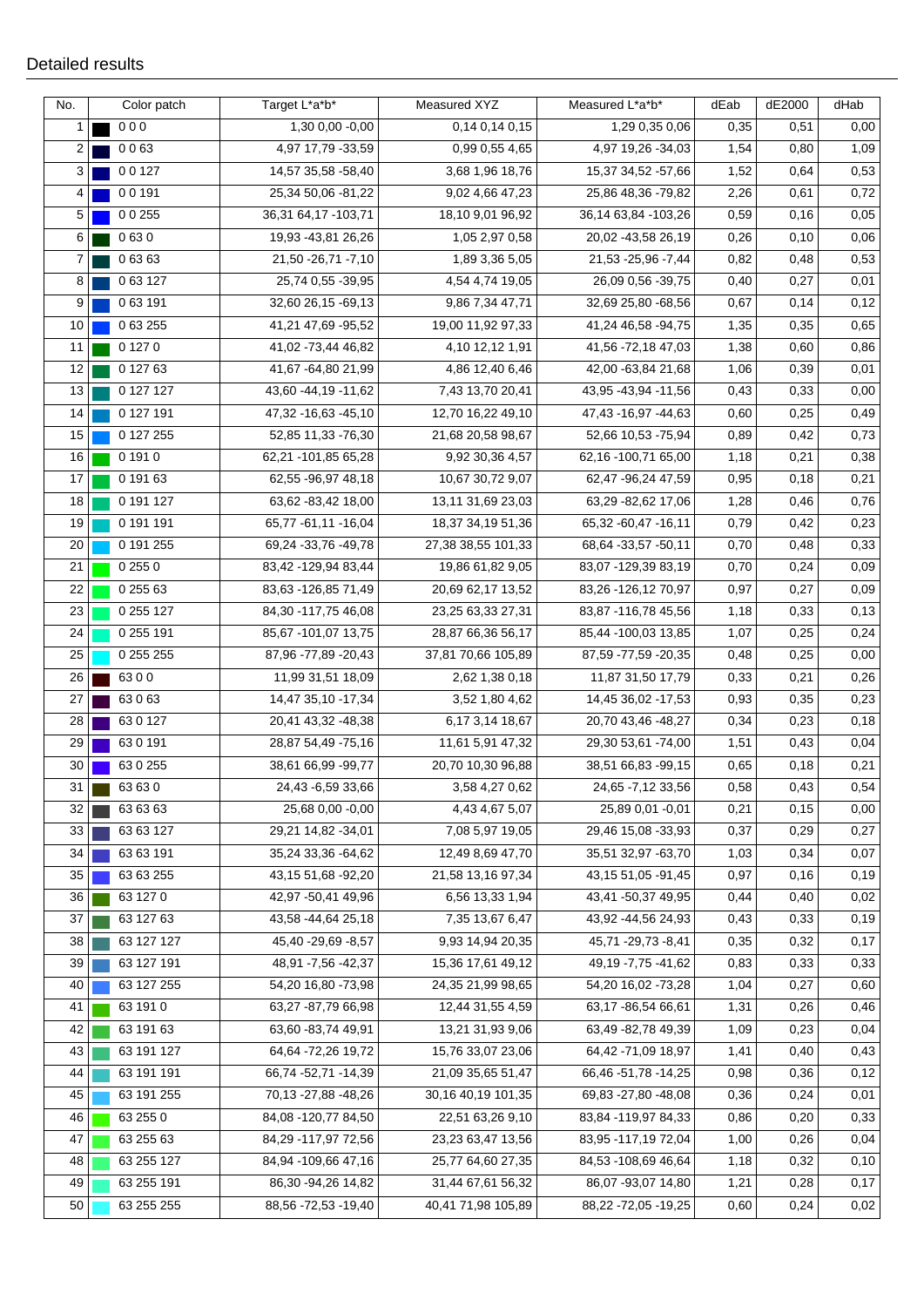| No. | Color patch | Target L*a*b*           | Measured XYZ       | Measured L*a*b*       | dEab | dE2000 | dHab  |
|-----|-------------|-------------------------|--------------------|-----------------------|------|--------|-------|
| 51  | 12700       | 27,79 52,58 44,20       | 10,59 5,33 0,28    | 27,78 52,64 43,88     | 0,33 | 0,17   | 0,28  |
| 52  | 127 0 63    | 28,87 54,00 7,10        | 11,28 5,63 4,53    | 28,58 54,37 7,29      | 0,50 | 0,25   | 0,15  |
| 53  | 127 0 127   | 31,96 58,06 -28,62      | 13,92 6,87 18,46   | 31,64 59,06 -29,00    | 1,12 | 0,37   | 0,10  |
| 54  | 127 0 191   | 37,41 65,14 -60,51      | 19,62 9,72 47,51   | 37,46 66,01 -60,12    | 0,96 | 0,40   | 0,88  |
| 55  | 127 0 255   | 44,81 74,60 - 89,12     | 28,61 14,24 96,94  | 44,73 74,43 -88,48    | 0,67 | 0,19   | 0,28  |
| 56  | 127 63 0    | 34,41 30,67 49,75       | 11,58 8,24 0,71    | 34,60 30,57 49,41     | 0,40 | 0,19   | 0, 10 |
| 57  | 127 63 63   | 35,23 32,89 16,09       | 12,31 8,60 5,04    | 35,34 32,52 16,41     | 0,51 | 0,33   | 0,46  |
| 58  | 127 63 127  | 37,65 39,06 - 19,61     | 15,00 9,83 19,10   | 37,67 39,73 - 19,86   | 0,72 | 0,24   | 0,08  |
| 59  | 127 63 191  | 42,14 49,24 -52,79      | 20,48 12,59 47,92  | 42,29 49,48 -52,24    | 0,62 | 0,34   | 0,55  |
| 60  | 127 63 255  | 48,55 61,93 -82,93      | 29,48 17,14 97,41  | 48,60 61,12 - 82,11   | 1,15 | 0,21   | 0,16  |
| 61  | 127 127 0   | 48,41 - 10,79 58,61     | 14,47 17,22 2,03   | 48,70 - 11,02 58,33   | 0,47 | 0,35   | 0,28  |
| 62  | 127 127 63  | 48,91 - 7,98 34,06      | 15,28 17,64 6,50   | 49,23 - 8,38 33,99    | 0,52 | 0,43   | 0,41  |
| 63  | 127 127 127 | 50,45 0,00 -0,00        | 17,86 18,80 20,40  | 50,62 0,18 -0,05      | 0,25 | 0,32   | 0,01  |
| 64  | 127 127 191 | 53,49 13,62 - 34,56     | 23,28 21,52 49,28  | 53,69 13,43 - 34,01   | 0,62 | 0,30   | 0,02  |
| 65  | 127 127 255 | 58,17 30,95 - 67,19     | 32,24 25,93 98,73  | 58,16 30,17 -66,49    | 1,04 | 0,26   | 0,42  |
| 66  | 127 191 0   | 66,43 -55,69 72,04      | 20,40 35,52 4,68   | 66,36 -54,66 71,65    | 1,10 | 0,29   | 0,58  |
| 67  | 127 191 63  | 66,74 -53,05 55,07      | 21,25 35,85 9,07   | 66,62 - 51,67 54,73   | 1,43 | 0,42   | 0,77  |
| 68  | 127 191 127 | 67,70 - 45,29 24,87     | 23,59 36,99 22,92  | 67,48 -44,61 24,49    | 0,81 | 0,29   | 0,00  |
| 69  | 127 191 191 | 69,66 - 31,23 - 9,44    | 29,03 39,52 51,65  | 69,34 - 30,03 - 9,47  | 1,24 | 0,59   | 0,38  |
| 70  | 127 191 255 | 72,83 - 12,02 - 43,65   | 37,96 43,97 101,38 | 72,43 -11,79 -43,61   | 0,46 | 0,33   | 0,21  |
| 71  | 127 255 0   | 86,10 - 96,69 87,74     | 30,46 67,37 9,22   | 85,95 - 96,18 87,60   | 0,54 | 0,13   | 0,24  |
| 72  | 127 255 63  | 86,30 - 94,52 75,85     | 31,09 67,45 13,67  | 85,99 - 94,02 75,30   | 0,80 | 0,23   | 0,12  |
| 73  | 127 255 127 | 86,93 - 87,99 50,47     | 33,64 68,53 27,45  | 86,53 - 87,14 49,94   | 1,09 | 0,32   | 0,04  |
| 74  | 127 255 191 | 88,24 -75,57 18,09      | 39,28 71,39 56,39  | 87,94 -74,38 17,95    | 1,23 | 0,33   | 0,14  |
| 75  | 127 255 255 | 90,42 -57,43 -16,24     | 48,35 75,93 105,96 | 90,10 - 56,90 - 16,05 | 0,64 | 0,25   | 0,04  |
| 76  | 19100       | 43,88 72,85 69,57       | 26,94 13,47 0,44   | 43,61 72,55 68,76     | 0,91 | 0,34   | 0,38  |
| 77  | 191 0 63    | 44,46 73,61 33,17       | 27,85 13,87 4,82   | 44,20 73,69 32,74     | 0,51 | 0,32   | 0,43  |
| 78  | 191 0 127   | 46,23 75,89 - 4,34      | 30,52 15,12 19,14  | 45,95 76,45 -5,67     | 1,47 | 0,59   | 1,29  |
| 79  | 191 0 191   | 49,66 80,30 - 39,57     | 36,04 17,85 47,62  | 49,48 80,83 - 39,53   | 0,56 | 0,22   | 0,27  |
| 80  | 191 0 255   | 54,84 86,92 -71,93      | 44,95 22,36 97,07  | 54,59 86,54 -71,56    | 0,59 | 0,26   | 0,05  |
| 81  | 191 63 0    | 47,73 59,83 70,35       | 27,92 16,38 0,88   | 47,63 59,20 69,42     | 1,13 | 0,25   | 0,11  |
| 82  | 191 63 63   | 48,25 60,81 37,76       | 28,88 16,86 5,39   | 48,25 60,29 37,03     | 0,90 | 0,27   | 0,35  |
| 83  | 191 63 127  | 49,82 63,74 1,05        | 31,42 18,06 19,43  | 49,74 63,49 0,30      | 0,79 | 0,34   | 0,74  |
| 84  | 191 63 191  | 52,91 69,27 - 34,40     | 36,79 20,65 47,92  | 52,74 69,28 -34,23    | 0,24 | 0,18   | 0,16  |
| 85  | 191 63 255  | 57,66 77,33 - 67,34     | 45,83 25,22 97,52  | 57,48 76,62 -66,88    | 0,86 | 0,23   | 0,12  |
| 86  | 191 127 0   | 57,55 28,32 72,95       | 30,87 25,40 2,20   | 57,65 27,36 72,30     | 1,16 | 0,46   | 0,67  |
| 87  | 191 127 63  | 57,94 29,65 48,96       | 31,67 25,76 6,67   | 58,00 28,79 48,44     | 1,02 | 0,40   | 0,47  |
| 88  | 191 127 127 | 59,14 33,64 14,66       | 34,34 27,08 20,56  | 59,24 32,94 14,53     | 0,72 | 0,30   | 0,16  |
| 89  | 191 127 191 | 61,54 41,15 -20,85      | 39,77 29,63 49,34  | 61,53 40,99 -20,56    | 0,34 | 0,13   | 0, 19 |
| 90  | 191 127 255 | 65,37 51,97 -54,88      | 48,67 34,19 98,84  | 65,32 50,80 -54,22    | 1,34 | 0,35   | 0,40  |
| 91  | 191 191 0   | 72,40 - 14,89 81,52     | 36,76 43,52 4,83   | 72,13 -14,44 80,89    | 0,82 | 0,30   | 0,33  |
| 92  | 191 191 63  | 72,67 - 13,37 64,77     | 37,62 43,95 9,36   | 72,42 - 12,83 63,83   | 1,11 | 0,38   | 0,34  |
| 93  | 191 191 127 | 73,51 - 8,79 34,60      | 40,20 45,33 23,23  | 73,34 - 8,53 34,05    | 0,63 | 0,28   | 0,12  |
| 94  | 191 191 191 | 75,23 0,00 -0,00        | 45,59 47,91 51,98  | 75,00 0,41 -0,04      | 0,47 | 0,63   | 0,01  |
| 95  | 191 191 255 | 78,04 12,97 - 34,77     | 54,78 52,56 101,55 | 77,86 12,89 - 34,37   | 0,45 | 0,23   | 0,07  |
| 96  | 191 255 0   | 90,12 -60,17 94,15      | 47,09 75,63 9,39   | 89,96 -59,79 93,98    | 0,44 | 0,14   | 0,23  |
| 97  | 191 255 63  | 90,31 -58,69 82,35      | 47,81 75,92 13,81  | 90,10 -58,39 82,03    | 0,49 | 0, 16  | 0,06  |
| 98  | 191 255 127 | 90,89 - 54,20 57,05     | 50,61 77,16 27,77  | 90,67 - 53,20 56,57   | 1,13 | 0,31   | 0,39  |
| 99  | 191 255 191 | 92, 11 - 45, 39 24, 59  | 55,95 79,77 56,72  | 91,86 -44,50 24,40    | 0,94 | 0,33   | 0,25  |
| 100 | 191 255 255 | 94, 13 - 31, 95 - 9, 94 | 64,72 84,07 106,07 | 93,76 - 31,81 - 9,81  | 0,42 | 0,24   | 0,08  |